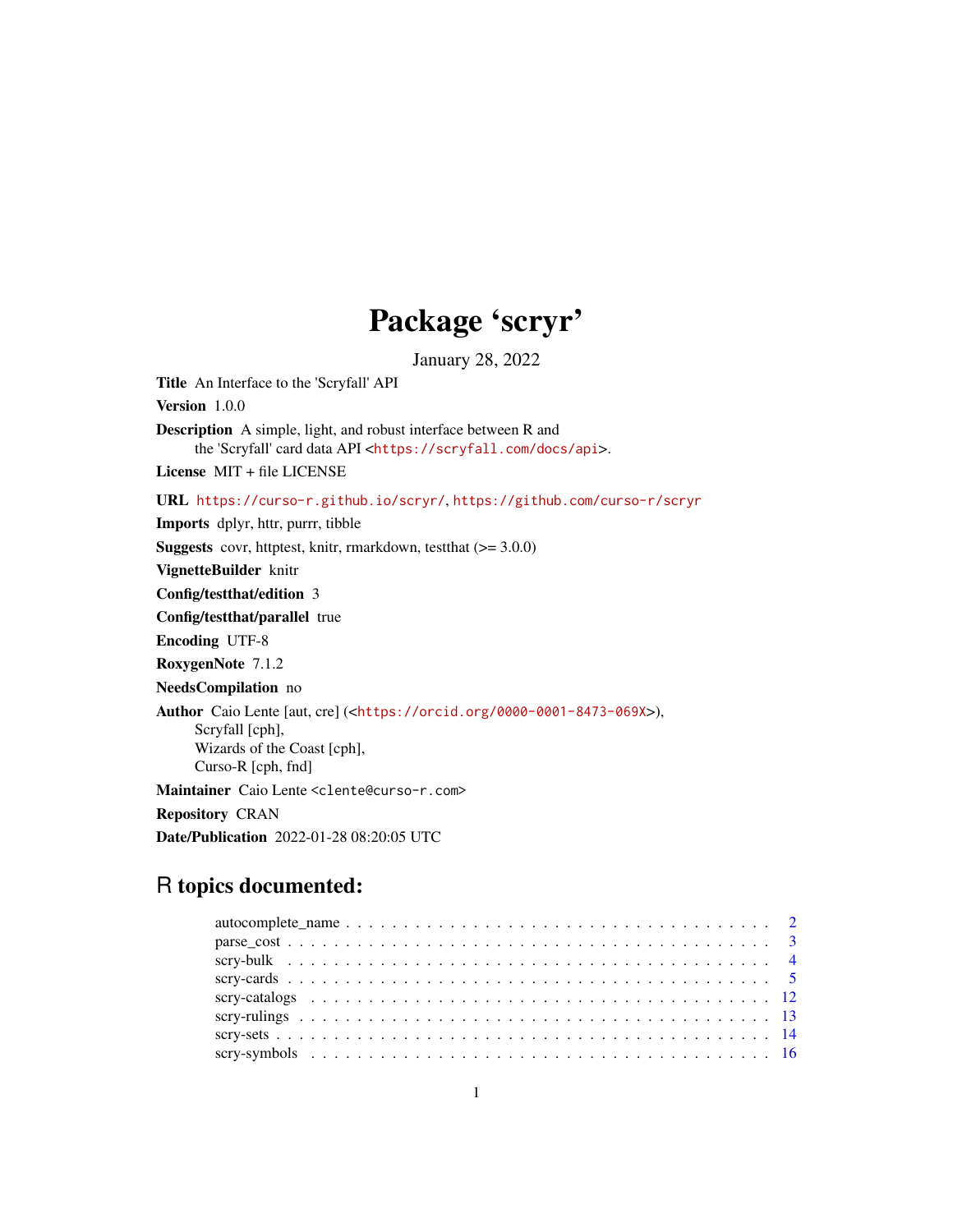#### <span id="page-1-0"></span>**Index** 2008 **[18](#page-17-0)**

autocomplete\_name *Autocomplete the name of a card*

## Description

Returns a string vector of up to 20 full English card names that could be autocompletions of the given name argument.

## Usage

autocomplete\_name(name, include\_extras = FALSE)

## Arguments

name A string with a card's name (or part of it). See details.

include\_extras If TRUE, extra cards (tokens, planes, etc) will be included.

## Details

The names are sorted with the nearest match first, highly favoring results that begin with your given string.

Spaces, punctuation, and capitalization are ignored.

If name is less than 2 characters long, or if no names match, the vector will contain 0 elements (instead of returning any errors).

## Value

A string vector.

## References

<https://scryfall.com/docs/api/cards/autocomplete>

### Examples

```
# Get all related card names
autocomplete_name("falken")
```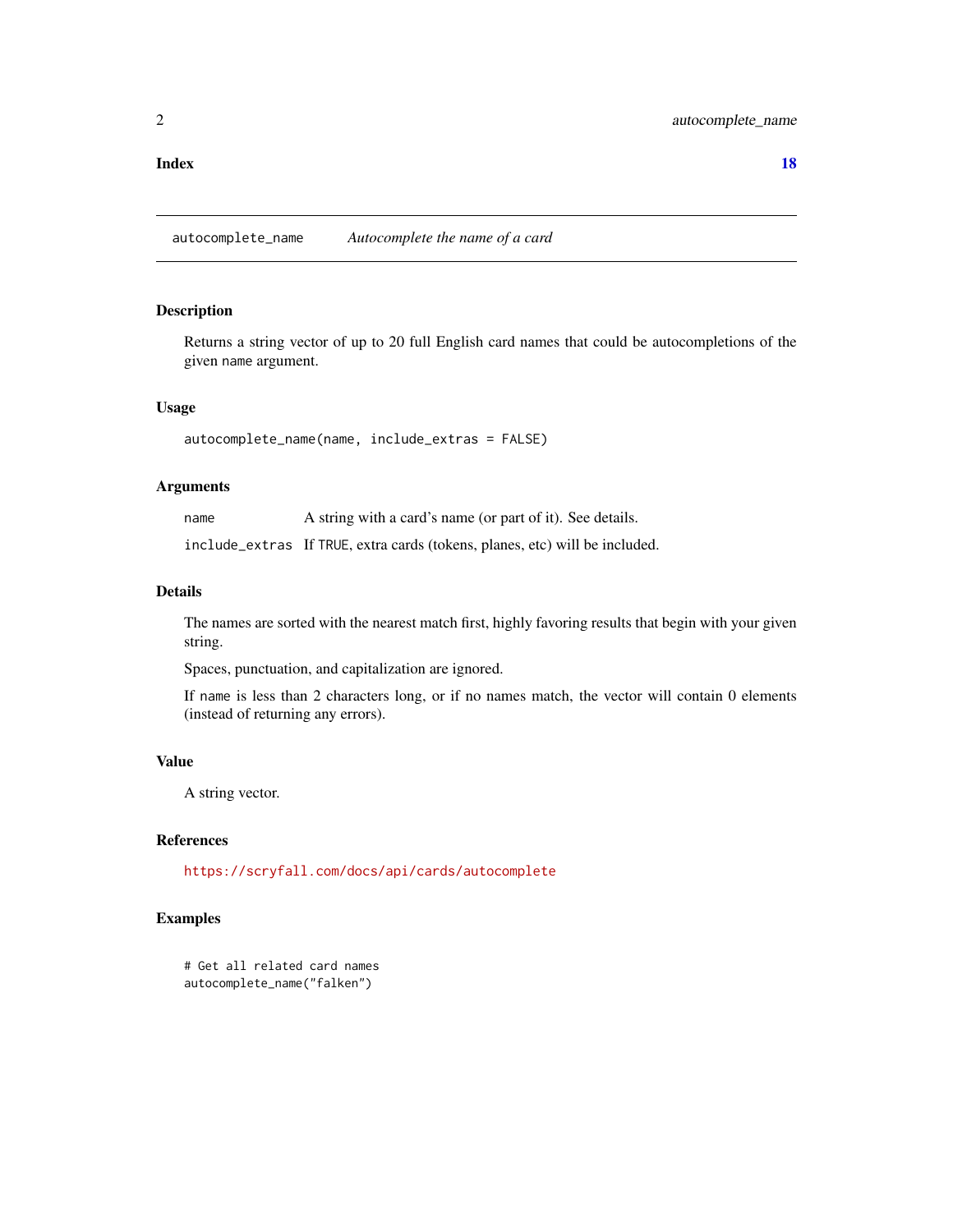<span id="page-2-0"></span>

#### Description

Parses the given mana cost argument and returns Scryfall's interpretation.

## Usage

parse\_cost(cost)

## Arguments

cost The mana string to parse. For more information, see details.

## Details

The server understands most community shorthand for mana costs (such as  $2WW$  for  $\{2\}$ {W}{W}). Symbols can also be out of order, lowercase, or have multiple colorless costs (such as  $2{g}{2}$  for  ${4}{G}.$ 

If part of the string could not be understood, the server will return an error describing the problem.

#### Value

A data frame with 1 row and the following columns:

- cost [chr]: The normalized cost, with correctly-ordered and wrapped mana symbols.
- colors [list]: The colors of the given cost.
- cmc [dbl]: The converted mana cost. If you submit Un-set mana symbols, this decimal could include fractional parts.
- colorless [lgl]: Whether the cost is colorless.
- monocolored [lgl]: Whether if the cost is monocolored.
- multicolored [lgl]: Whether if the cost is multicolored.

#### References

<https://scryfall.com/docs/api/card-symbols/parse-mana>

## Examples

```
# Parse mana costs
parse_cost("2g2")
```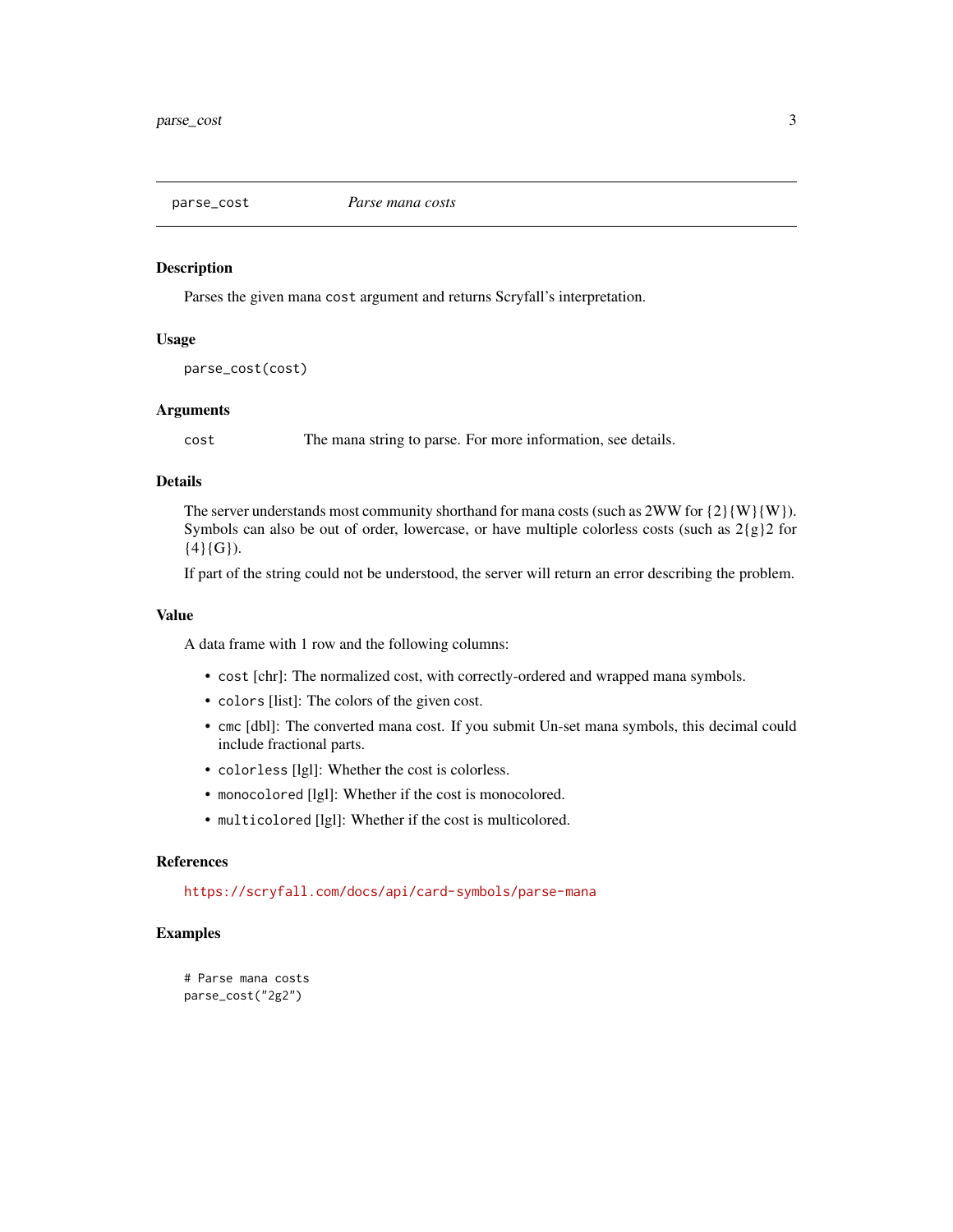<span id="page-3-0"></span>

## **Description**

Scryfall provides daily exports of our card data in bulk files. Each of these files is represented as a bulk\_data object via the API. See details.

#### Usage

scry\_bulk\_files()

scry\_bulk\_file(name)

#### Arguments

name A string with file to be downloaded. Can be any one of Oracle Cards, Unique Artwork, Default Cards, All Cards or Rulings. See details.

#### Details

URLs for files change their timestamp each day, and can be fetched programmatically. The currently available files are the following:

- Oracle Cards: A JSON file containing one Scryfall card for each Oracle ID on Scryfall. The chosen sets for the cards are an attempt to return the most up-to-date recognizable version of the card.
- Unique Artwork: A JSON file of Scryfall cards that together contain all unique artworks. The chosen cards promote the best image scans.
- Default Cards: A JSON file containing every card on Scryfall in English or the printed language if the card is only available in one language.
- All Cards: A JSON file containing every card on Scryfall in every language.
- Rulings: A JSON file containing all Rulings on Scryfall. Each ruling refers to cards via an oracle\_id.

Please note:

- Cards in bulk data include price information, but prices should be considered dangerously stale after 24 hours. Only use bulk price information to track trends or provide a general estimate of card value. Prices are not updated frequently enough to power a storefront or sales system. You consume price information at your own risk.
- Updates to gameplay data (such as card names, Oracle text, mana costs, etc) are much less frequent. If you only need gameplay information, downloading card data once per week or right after set releases would most likely be sufficient.
- Every card type in every product is included, including [planar cards,](https://scryfall.com/search?q=t%3Aplane+or+t%3Aphenom) [schemes,](https://scryfall.com/search?q=t%3Ascheme) [Vanguard cards,](https://scryfall.com/search?q=t%3Avanguard) [tokens,](https://scryfall.com/search?q=t%3Atoken) [emblems,](https://scryfall.com/search?q=t%3Aemblem) and [funny cards.](https://scryfall.com/search?q=is%3Afunny)

Bulk data is only collected once every 12 hours. You can use [scry\\_cards\(\)](#page-4-1) to retrieve fresh objects instead.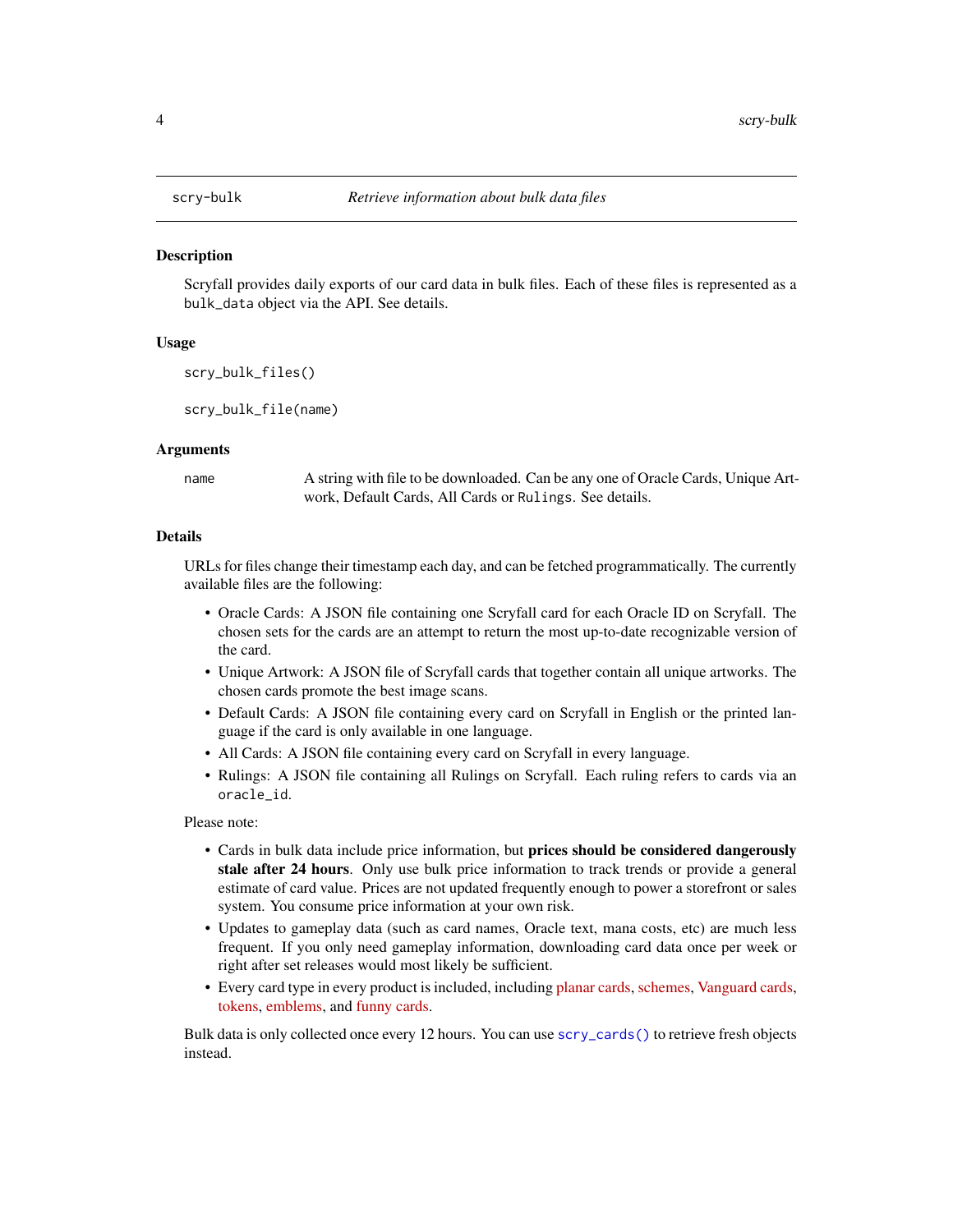#### <span id="page-4-0"></span>scry-cards 5

#### Value

A data frame with 1 or more rows and the following columns:

- id [chr]: A unique ID for this bulk item.
- name [chr]: A human-readable name for this file. See details.
- type [chr]: A computer-readable string for the kind of bulk item.
- updated\_at [dttm]: The time when this file was last updated.
- uri [chr]: The Scryfall API URI for this file.
- description [chr]: A human-readable description for this file.
- compressed\_size [int]: The size of this file in integer bytes.
- download\_uri [chr]: The URI that hosts this bulk file for fetching.
- content\_type [chr]: The MIME type of this file.
- content\_encoding [chr]: The Content-Encoding encoding that will be used to transmit this file when you download it.

#### References

<https://scryfall.com/docs/api/bulk-data>

#### Examples

```
# Get information about bulk data files
scry_bulk_files()
```
# Download a bulk data file scry\_bulk\_file("Rulings")

scry-cards *Retrieve information about cards*

#### <span id="page-4-1"></span>Description

Cards represent individual *Magic: The Gathering* playing cards that players could obtain and add to their collection (with a few minor exceptions).

Cards are the API's most complex object. You are encouraged to thoroughly read this document and also vignette("layouts").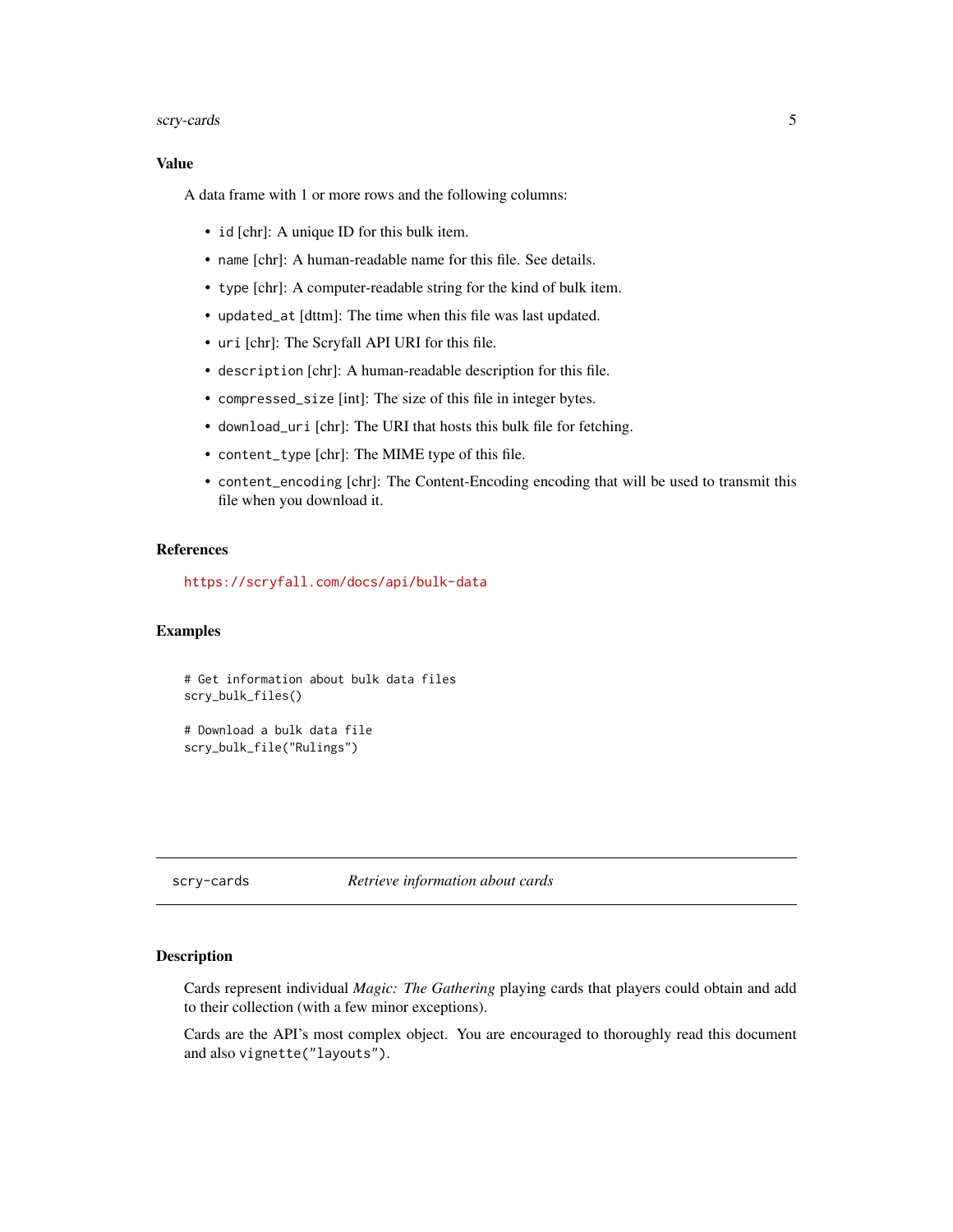## Usage

```
scry_cards(
  q,
 unique = "cards",
 order = "name",dir = "auto",include_extras = FALSE,
  include_multilingual = FALSE,
  include_variations = FALSE,
 page = NULL
\mathcal{L}scry_card(id, source = "scryfall")
scry_card_name(name, mode = c("fuzzy", "exact"), set = NULL)
scry_card_number(number, set, lang = "en")
scry_card_random(q = NULL)
```
## Arguments

| q      | A search query using the same fulltext search system that Scryfall uses. For<br>more information see vignette("syntax").                                                                                                                                                                                    |
|--------|-------------------------------------------------------------------------------------------------------------------------------------------------------------------------------------------------------------------------------------------------------------------------------------------------------------|
| unique | The strategy for omitting similar cards. The options are:                                                                                                                                                                                                                                                   |
|        | • cards: Removes duplicate gameplay objects (cards that share a name and<br>have the same functionality). For example, if your search matches more<br>than one print of Pacifism, only one copy of Pacifism will be returned.                                                                               |
|        | • art: Returns only one copy of each unique artwork for matching cards. For<br>example, if your search matches more than one print of Pacifism, one card<br>with each different illustration for Pacifism will be returned, but any cards<br>that duplicate artwork already in the results will be omitted. |
|        | • prints: Returns all prints for all cards matched (disables rollup). For ex-<br>ample, if your search matches more than one print of Pacifism, all matching<br>prints will be returned.                                                                                                                    |
| order  | The method to sort returned cards. The options are:                                                                                                                                                                                                                                                         |
|        | • name: Sort cards by name, $A \rightarrow Z$ .                                                                                                                                                                                                                                                             |
|        | • set: Sort cards by their set and collector number: AAA/#1 -> ZZZ/#999.<br>• released: Sort cards by their release date: Newest -> Oldest.                                                                                                                                                                 |
|        | • rarity: Sort cards by their rarity: Common -> Mythic.                                                                                                                                                                                                                                                     |
|        | • color: Sort cards by their color and color identity: WUBRG -> multicolor<br>-> colorless.                                                                                                                                                                                                                 |
|        | • usd: Sort cards by their lowest known U.S. Dollar price: 0.01 -> highest,<br>NA last.                                                                                                                                                                                                                     |
|        | • tix: Sort cards by their lowest known TIX price: $0.01 \rightarrow$ highest, NA last.                                                                                                                                                                                                                     |
|        | • eur: Sort cards by their lowest known Euro price: 0.01 -> highest, NA last.                                                                                                                                                                                                                               |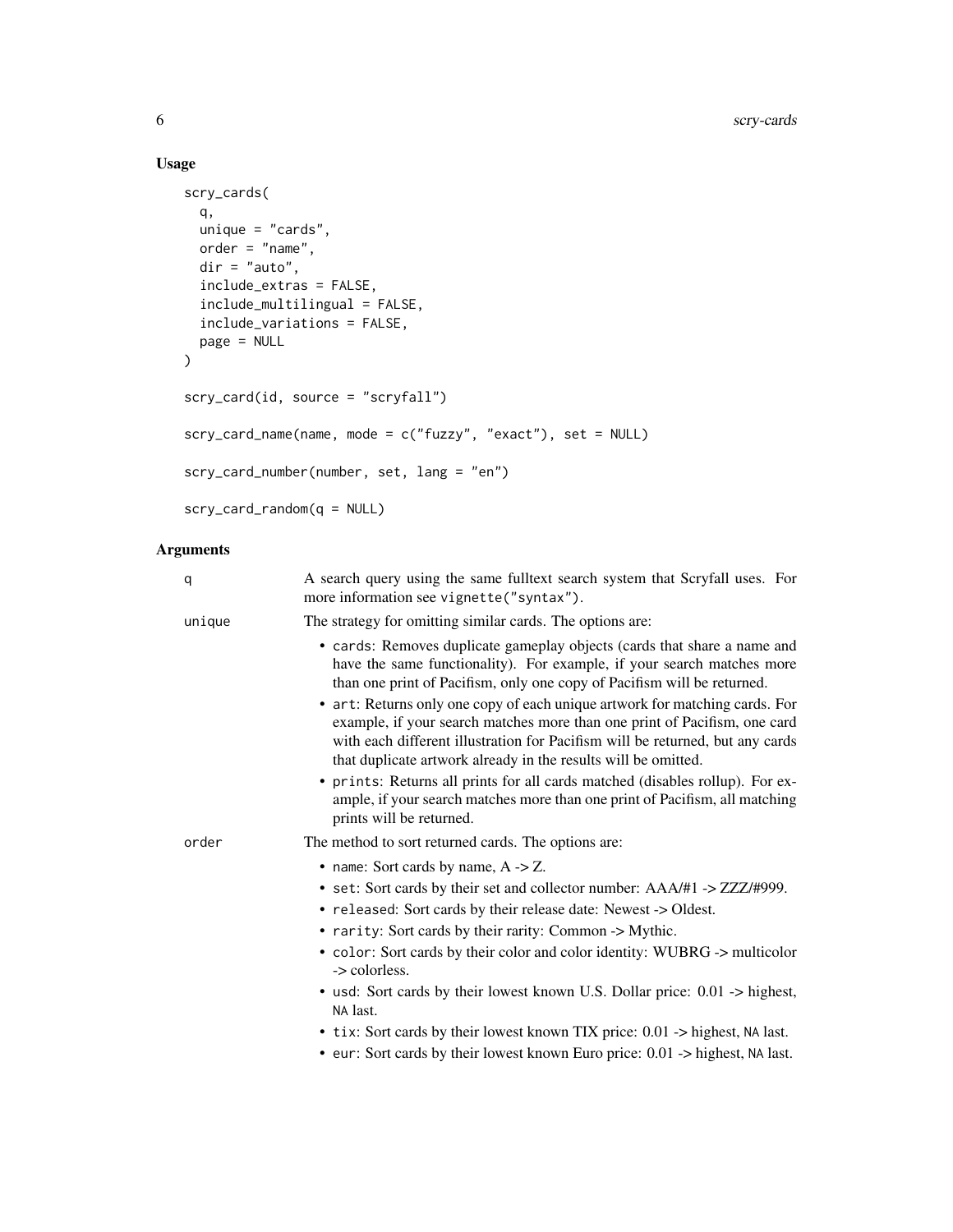## scry-cards 7

|                      | • cmc: Sort cards by their converted mana cost: $0 \rightarrow$ highest.                                                                                                                                                                                       |
|----------------------|----------------------------------------------------------------------------------------------------------------------------------------------------------------------------------------------------------------------------------------------------------------|
|                      | • power: Sort cards by their power: NA -> highest.                                                                                                                                                                                                             |
|                      | • toughness: Sort cards by their toughness: NA -> highest.                                                                                                                                                                                                     |
|                      | • edhrec: Sort cards by their EDHREC ranking: lowest -> highest.                                                                                                                                                                                               |
|                      | • artist: Sort cards by their front-side artist name: $A \rightarrow Z$ .                                                                                                                                                                                      |
|                      | • review: Sort cards how podcasts review sets, usually color & CMC, lowest<br>-> highest, with Booster Fun cards at the end.                                                                                                                                   |
| dir                  | The direction to sort cards. The options are:                                                                                                                                                                                                                  |
|                      | • auto: Scryfall will automatically choose the most intuitive direction to sort.<br>• asc: Sort ascending (the direction of the arrows in the previous argument).<br>· desc: Sort descending (flip the direction of the arrows in the previous ar-<br>gument). |
|                      | include_extras If TRUE, extra cards (tokens, planes, etc) will be included. Equivalent to adding<br>include: extras to the search query.                                                                                                                       |
| include_multilingual |                                                                                                                                                                                                                                                                |
|                      | If TRUE, cards in every language supported by Scryfall will be included.                                                                                                                                                                                       |
| include_variations   |                                                                                                                                                                                                                                                                |
|                      | If TRUE, rare care variants will be included, like the Hairy Runesword.                                                                                                                                                                                        |
| page                 | The results' page number to return. If NULL (the default), all available results<br>will be returned.                                                                                                                                                          |
| id                   | Unique card identifier. May refer to any supported source.                                                                                                                                                                                                     |
| source               | Source to which id refers. Can be any one of scryfall, multiverse, mtgo,<br>arena, tcgplayer or cardmarket.                                                                                                                                                    |
| name                 | A string with a card's name (or part of it).                                                                                                                                                                                                                   |
| mode                 | Search mode. Can be either fuzzy (name may be part of a card's name, allows<br>misspellings and partial words to be provided too) or exact (name has to match<br>exactly, case insensitive).                                                                   |
| set                  | The three to five-letter set code.                                                                                                                                                                                                                             |
| number               | The card's collector number for a set.                                                                                                                                                                                                                         |
| lang                 | The 2-3 character language code. For more information, see vignette ("languages")                                                                                                                                                                              |

#### Value

A data frame with 1 or more rows and the following columns:

- id [chr]: A unique ID for this card in Scryfall's database.
- name [chr]: The name of this card. If this card has multiple faces, this column will contain both names separated by  $J/L$ .
- set [chr]: This card's set code.
- lang [chr]: A language code for this printing. For more information, see vignette("languages")
- colors [list]: This card's colors, if the overall card has colors defined by the rules. Otherwise the colors will be on the card\_faces column, see below.
- color\_identity [list]: This card's color identity.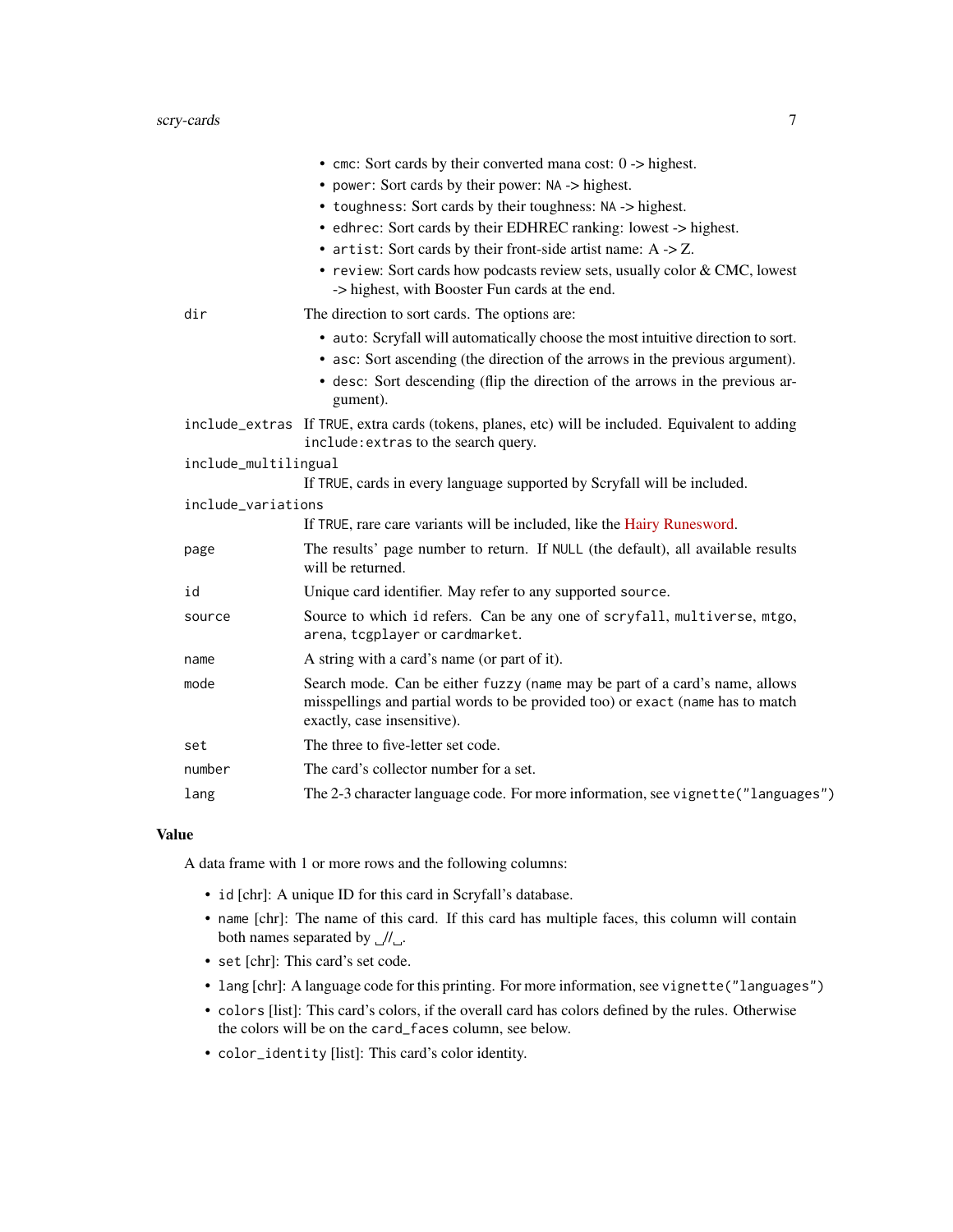- color\_indicator [list]: The colors in this card's color indicator, if any. A NULL value for this column indicates the card does not have one.
- mana\_cost [chr]: The mana cost for this card. This value will be any empty string "" if the cost is absent. Remember that per the game rules, a missing mana cost and a mana cost of  $\{0\}$ are different values. Multi-faced cards will report this value in card\_faces, see below.
- cmc [dbl]: The card's converted mana cost. Note that some funny cards have fractional mana costs.
- oracle\_text [chr]: The Oracle text for this card, if any.
- power [chr]: This card's power, if any. Note that some cards have powers that are not numeric, such as \*.
- toughness [chr]: This card's toughness, if any. Note that some cards have toughnesses that are not numeric, such as \*.
- type\_line [chr]: The type line of this card.
- edhrec\_rank [int]: This card's overall rank/popularity on EDHREC. Not all cards are ranked.
- hand\_modifier [chr]: This card's hand modifier, if it is Vanguard card. This value will contain a delta, such as -1.
- keywords [list]: A vector of keywords that this card uses, such as Flying and Cumulative upkeep.
- layout [chr]: A code for this card's layout. For more information see vignette("layouts")
- legalities [list]: A data frame describing the legality of this card across play formats. Possible legalities are legal, not\_legal, restricted, and banned.
- life\_modifier [chr]: This card's life modifier, if it is Vanguard card. This value will contain a delta, such as +2.
- loyalty [chr]: This loyalty if any. Note that some cards have loyalties that are not numeric, such as X.
- oversized [lgl]: Whether this card is oversized.
- produced\_mana [list]: Colors of mana that this card could produce.
- reserved [lgl]: Whether this card is on the Reserved List.
- oracle\_id [chr]: A unique ID for this card's oracle identity. This value is consistent across reprinted card editions, and unique among different cards with the same name (tokens, Unstable variants, etc).
- arena\_id [int]: This card's Arena ID, if any. A large percentage of cards are not available on Arena and do not have this ID.
- mtgo\_id, mtgo\_foil\_id [int]: This card's Magic Online ID (also known as the Catalog ID), if any. A large percentage of cards are not available on Magic Online and do not have this ID.
- multiverse\_ids [list]: This card's multiverse IDs on Gatherer, if any, as a vector of integers. Note that Scryfall includes many promo cards, tokens, and other esoteric objects that do not have these identifiers.
- tcgplayer\_id, tcgplayer\_etched\_id [int]: This card's ID on [TCGplayer's API,](https://docs.tcgplayer.com/docs) also known as the productId.
- cardmarket\_id [int]: This card's ID on Cardmarket's API, also known as the idProduct.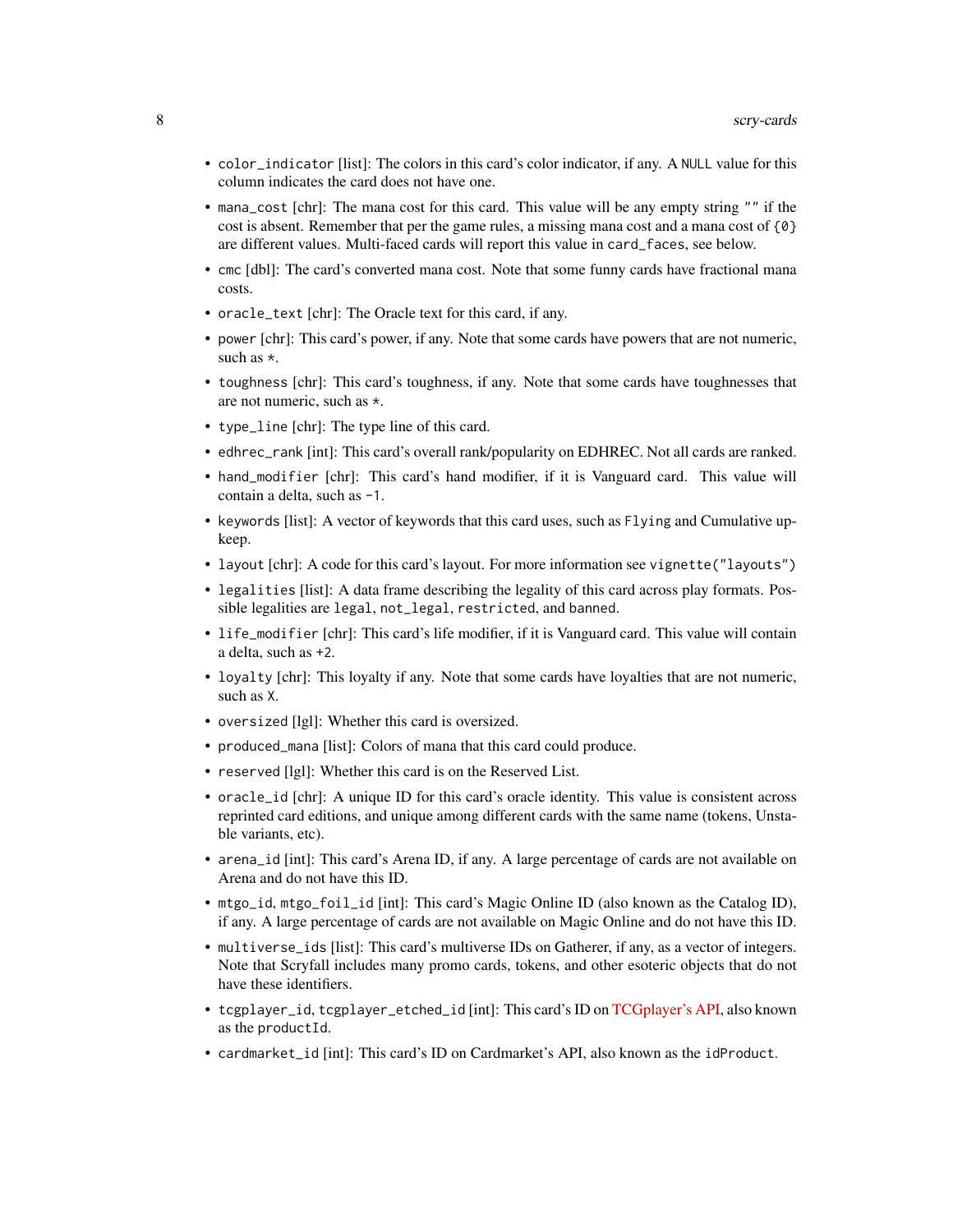- <span id="page-8-0"></span>• uri [chr]: A link to this card on Scryfall's API.
- scryfall\_uri [chr]: A link to this card's permapage on Scryfall's
- rulings\_uri [chr]: A link to this card's rulings list on Scryfall's API. For more information see [scry\\_ruling\(\)](#page-12-1)
- prints\_search\_uri [chr]: A link to where you can begin paginating all re/prints for this card on Scryfall's API. website.
- all\_parts [list]: If this card is closely related to other cards, this column will be a data frame with the following columns:
	- id [chr]: An unique ID for this card in Scryfall's database.
	- object [chr]: A content type for this object, always related\_card.
	- component [chr]: A column explaining what role this card plays in this relationship, one of token, meld\_part, meld\_result, or combo\_piece.
	- name [chr]: The name of this particular related card.
	- type\_line [chr]: The type line of this card.
	- uri [chr]: A URI where you can retrieve a full object describing this card on Scryfall's API.
- card\_faces [list]: A data frame of card faces (if this card is multifaced) with the following columns. For more information see vignette("layouts").
	- name [chr]: The name of this particular face.
	- colors [list]: This face's colors, if the game defines colors for the individual face of this card.
	- color\_indicator [list]: The colors in this face's color indicator, if any.
	- mana\_cost [chr]: The mana cost for this face. This value will be any empty string "" if the cost is absent. Remember that per the game rules, a missing mana cost and a mana cost of {0} are different values.
	- cmc [dbl]: The mana value of this particular face, if the card is reversible.
	- oracle\_text [chr]: The Oracle text for this face, if any.
	- power [chr]: This face's power, if any. Note that some cards have powers that are not numeric, such as \*.
	- toughness [chr]: This face's toughness, if any.
	- type\_line [chr]: The type line of this particular face, if the card is reversible.
	- layout [chr]: The layout of this card face, if the card is reversible.
	- loyalty [chr]: This face's loyalty, if any.
	- oracle\_id [chr]: The Oracle ID of this particular face, if the card is reversible.
	- artist [chr]: The name of the illustrator of this card face. Newly spoiled cards may not have this column yet.
	- artist\_id [chr]: This faces's illustrator's unique identifier.
	- flavor\_name [chr]: The just-for-fun name printed on the card (such as for Godzilla series cards).
	- flavor\_text [chr]: The flavor text printed on this face, if any.
	- illustration\_id [chr]: A unique identifier for the card face artwork that remains consistent across reprints. Newly spoiled cards may not have this column yet.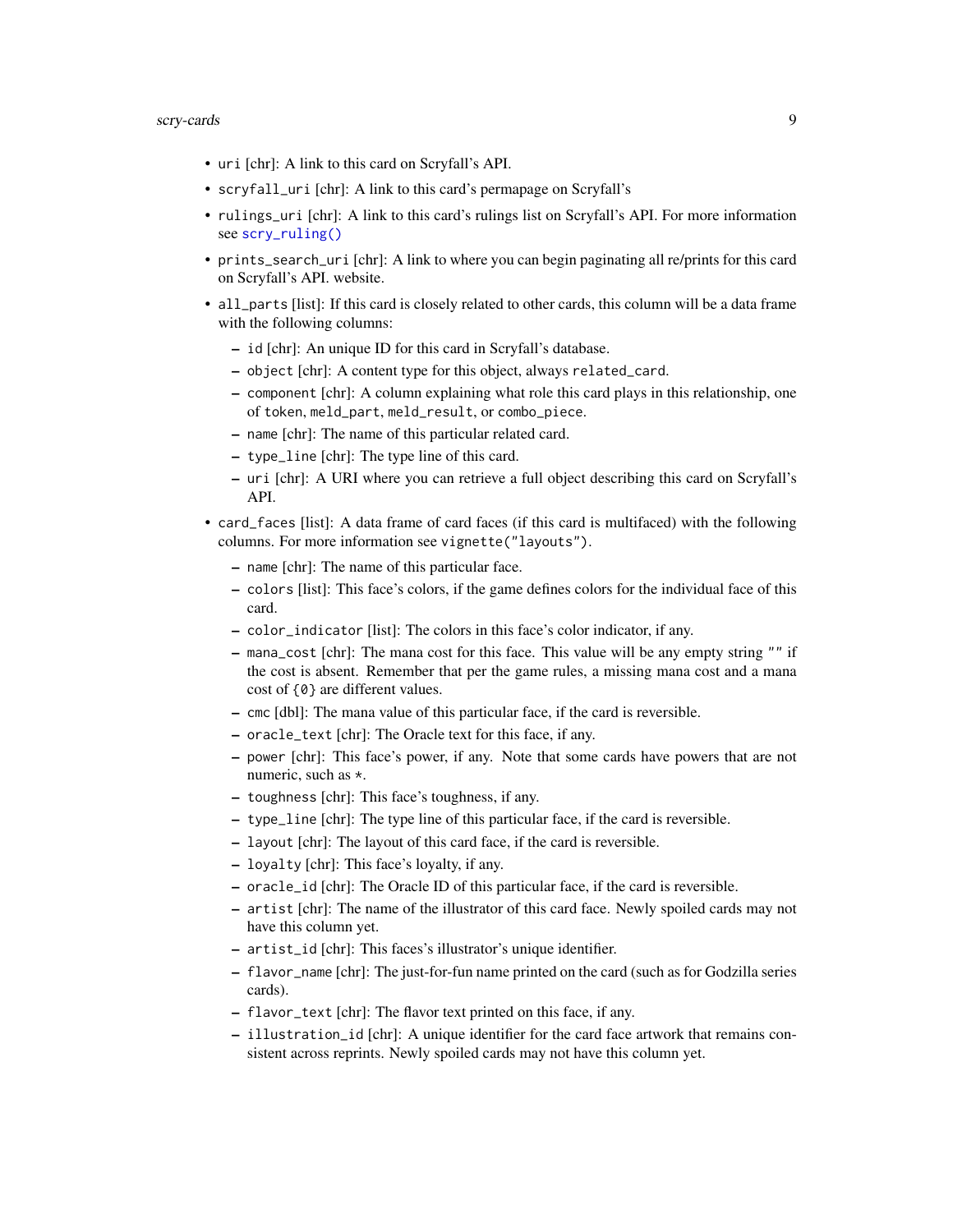- image\_uris [list]: A data frame providing URIs to imagery for this face, if this is a double-sided card. If this card is not double-sided, then the image\_uris column will be part of the parent object instead.
- printed\_name [chr]: The localized name printed on this face, if any.
- printed\_text [chr]: The localized text printed on this face, if any.
- printed\_type\_line [chr]: The localized type line printed on this face, if any.
- watermark [chr]: The watermark on this particularly card face, if any.
- artist [chr]: The name of the illustrator of this card. Newly spoiled cards may not have this column yet.
- booster [lgl]: Whether this card is found in boosters.
- border\_color [chr]: This card's border color: black, white, borderless, silver, or gold.
- card\_back\_id [chr]: The Scryfall ID for the card back design present on this card.
- collector\_number [chr]: This card's collector number. Note that collector numbers can contain non-numeric characters, such as letters or stars.
- content\_warning [lgl]: TRUE if you should consider avoiding use of this print downstream.
- digital [lgl]: Whether this card was only released in a video game.
- finishes [list]: A vector of computer-readable flags that indicate if this card can come in foil, nonfoil, etched, or glossy finishes.
- flavor\_name [chr]: The just-for-fun name printed on the card (such as for Godzilla series cards).
- flavor\_text [chr]: The flavor text, if any.
- frame\_effects [list]: This card's frame effects, if any. For more information see vignette("frames").
- frame [chr]: This card's frame layout. For more information see vignette("frames").
- full\_art [lgl]: Whether this card's artwork is larger than normal.
- games [list]: A vector of games that this card print is available in, paper, arena, and/or mtgo.
- highres\_image [lgl]: Whether this card's imagery is high resolution.
- illustration\_id [chr]: A unique identifier for the card artwork that remains consistent across reprints. Newly spoiled cards may not have this column yet.
- image\_status [chr]: A computer-readable indicator for the state of this card's image, one of missing, placeholder, lowres, or highres\_scan.
- image\_uris [list]: A data frame listing available imagery for this card. For more information see vignette("imagery").
- preview [list]: A data frame providing information about this card's preview.
- prices [list]: A data frame containing daily price information for this card, including usd, usd\_foil, usd\_etched, eur, and tix prices, as strings.
- printed\_name [chr]: The localized name printed on this card, if any.
- printed\_text [chr]: The localized text printed on this card, if any.
- printed\_type\_line [chr]: The localized type line printed on this card, if any.
- promo [lgl]: Whether this card is a promotional print.
- promo\_types [list]: A vector of strings describing what categories of promo cards this card falls into.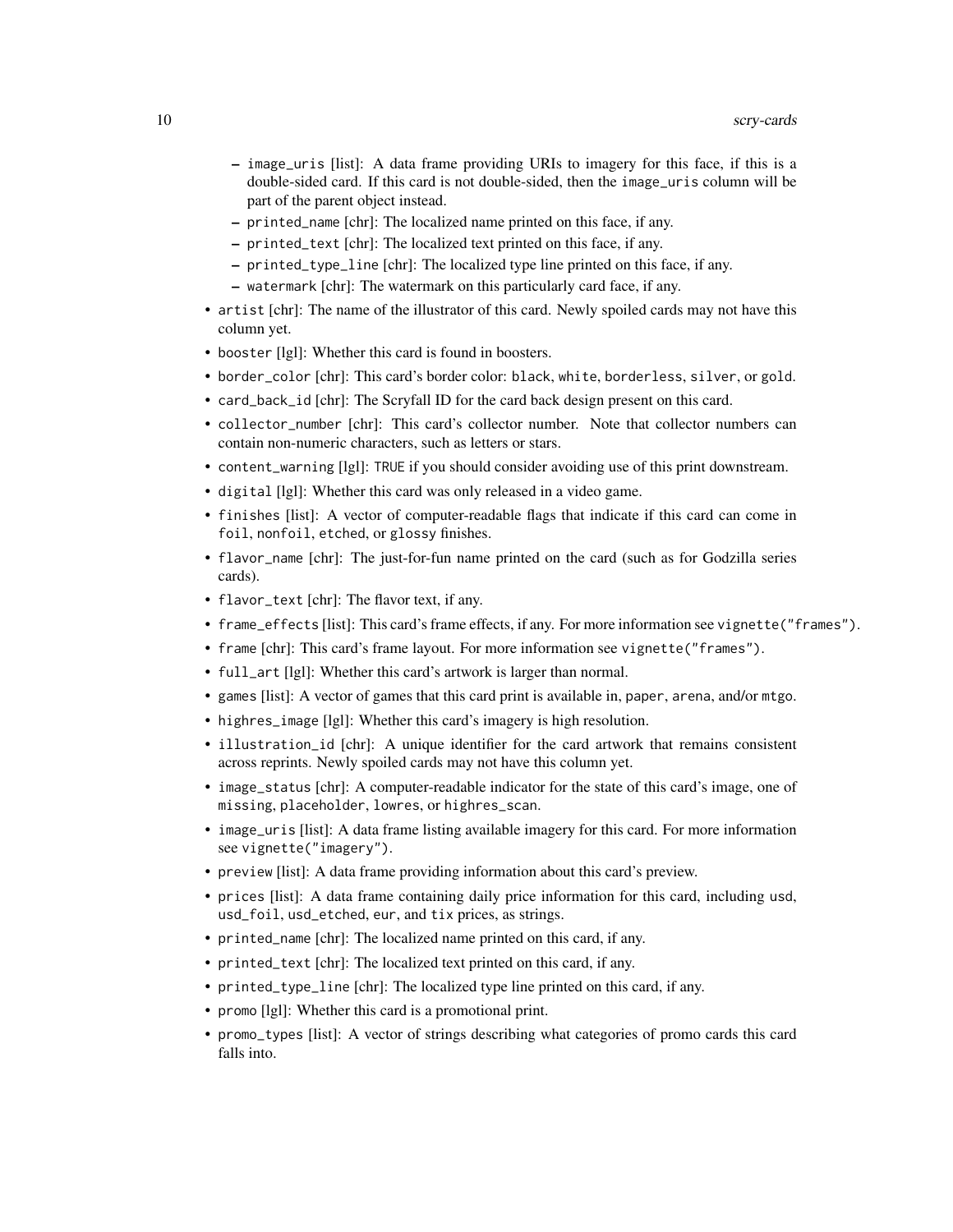#### scry-cards 11

- purchase\_uris [list]: A data frame providing URIs to this card's listing on major marketplaces.
- rarity [chr]: This card's rarity. One of common, uncommon, rare, special, mythic, or bonus.
- related\_uris [list]: A data frame providing URIs to this card's listing on other *Magic: The Gathering* online resources.
- released\_at [date]: The date this card was first released.
- reprint [lgl]: Whether this card is a reprint.
- scryfall\_set\_uri [chr]: A link to this card's set on Scryfall's website.
- set\_name [chr]: This card's full set name.
- set\_search\_uri [chr]: A link to where you can begin paginating this card's set on the Scryfall API.
- set\_type [chr]: The type of set this printing is in.
- set\_uri [chr]: A link to this card's set on Scryfall's API. For more information see ?scry\_sets().
- set\_id [chr]: This card's set Scryfall ID.
- story\_spotlight [lgl]: Whether this card is a Story Spotlight.
- textless [lgl]: Whether the card is printed without text.
- variation [lgl]: Whether this card is a variation of another printing.
- variation\_of [chr]: The printing ID of the printing this card is a variation of.
- security\_stamp [chr]: The security stamp on this card, if any. One of oval, triangle, acorn, or arena.
- watermark [chr]: This card's watermark, if any.

## References

<https://scryfall.com/docs/api/cards>

## Examples

```
# Get all legendary vampires
scry_cards("t:vampire t:legend")
# Get card using an ID
scry_card("913dd06f-ed2f-4128-9c9d-9cd0d8a55425")
# Get card using a name
scry_card_name("Anje Falkenrath")
```

```
# Get card using a collector number and a set
scry_card_number(37, "c19")
```

```
# Just get a random legendary vampires
scry_card_random("t:vampire t:legend")
```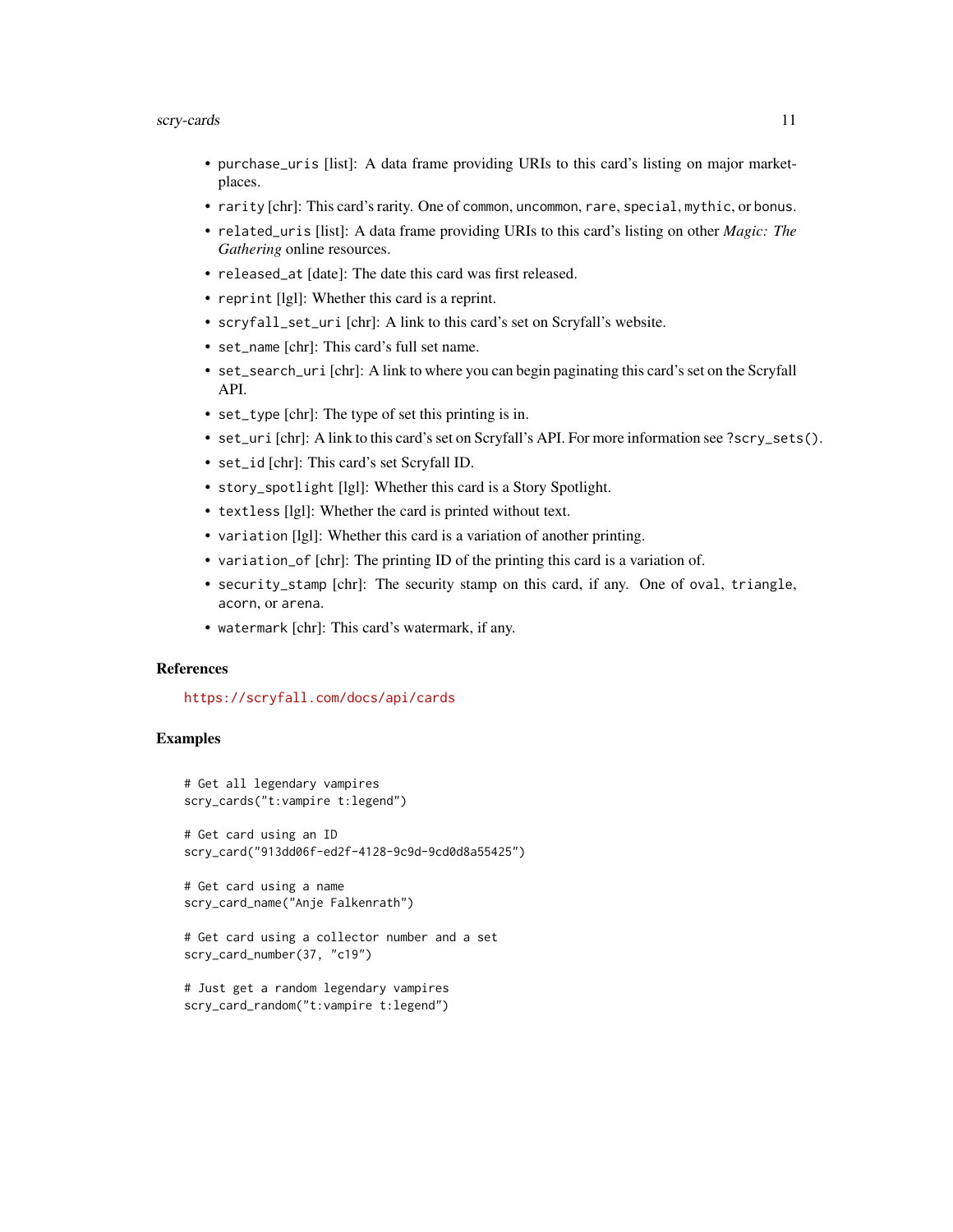<span id="page-11-0"></span>

#### **Description**

Scryfall has multiple catalog datapoints (words, card values, etc). They are provided by the API as aids for building other *Magic* software and understanding possible values for a column.

#### Usage

scry\_catalog(name)

#### Arguments

name A string with the name of the catalog to return. Can be one of:

- card-names: Returns all nontoken English card names in Scryfall's database. Values are updated as soon as a new card is entered for spoiler seasons.
- artist-names: Returns all canonical artist names in Scryfall's database. This catalog won't include duplicate, misspelled, or funny names for artists. Values are updated as soon as a new card is entered for spoiler seasons.
- word-bank: Returns all English words, of length 2 or more, that could appear in a card name. Values are drawn from cards currently in Scryfall's database. Values are updated as soon as a new card is entered for spoiler seasons.
- creature-types: Returns all creature types in Scryfall's database. Values are updated as soon as a new card is entered for spoiler seasons.
- planeswalker-types: Returns all Planeswalker types in Scryfall's database. Values are updated as soon as a new card is entered for spoiler seasons.
- land-types: Returns all Land types in Scryfall's database. Values are updated as soon as a new card is entered for spoiler seasons.
- artifact-types: Returns all artifact types in Scryfall's database. Values are updated as soon as a new card is entered for spoiler seasons.
- enchantment-types: Returns all enchantment types in Scryfall's database. Values are updated as soon as a new card is entered for spoiler seasons.
- spell-types: Returns all spell types in Scryfall's database. Values are updated as soon as a new card is entered for spoiler seasons.
- powers: Returns all possible values for a creature or vehicle's power in Scryfall's database. Values are updated as soon as a new card is entered for spoiler seasons.
- toughnesses: Returns all possible values for a creature or vehicle's toughness in Scryfall's database. Values are updated as soon as a new card is entered for spoiler seasons.
- loyalties: Returns all possible values for a Planeswalker's loyalty in Scryfall's database. Values are updated as soon as a new card is entered for spoiler seasons.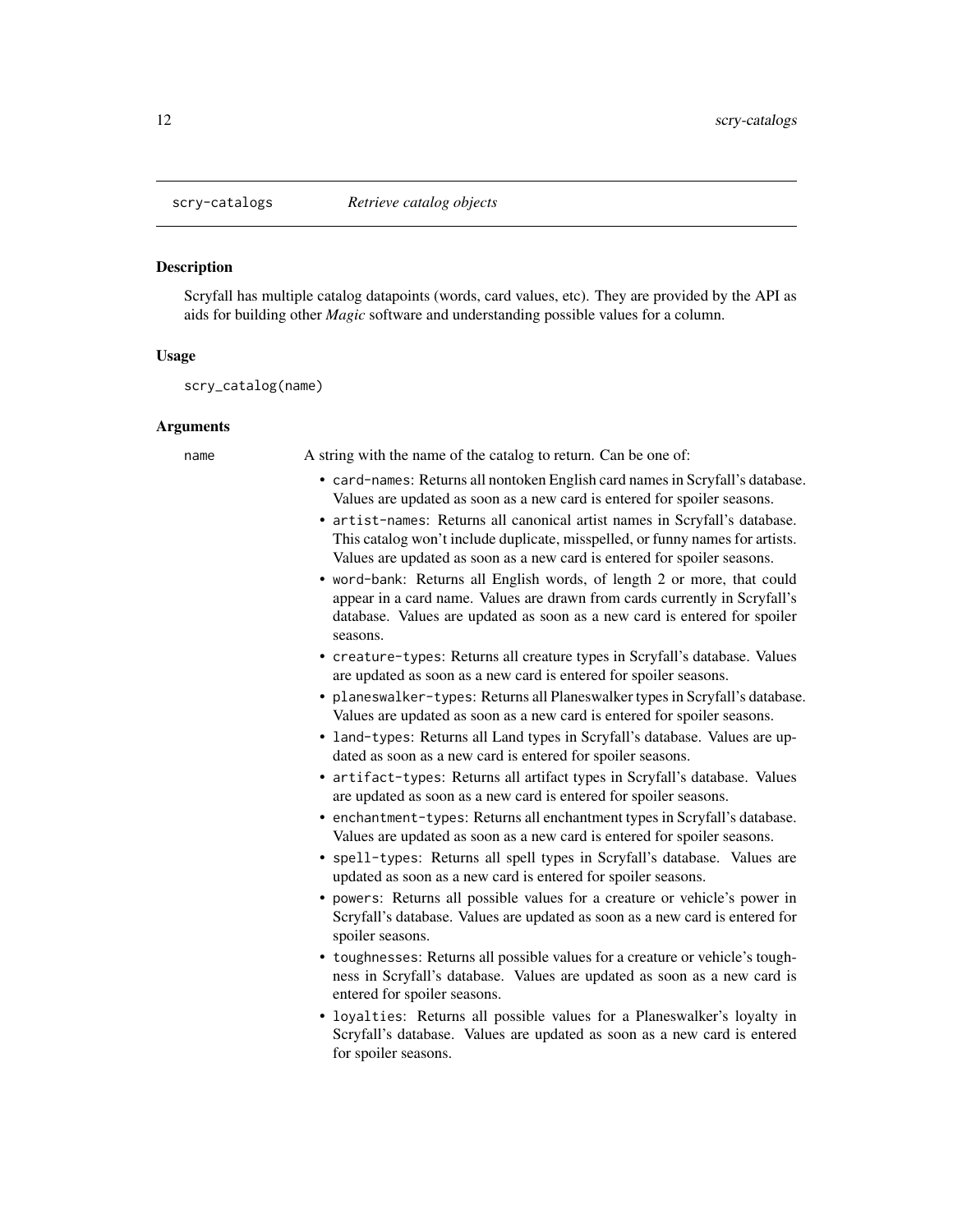- <span id="page-12-0"></span>• watermarks: Returns all card watermarks in Scryfall's database. Values are updated as soon as a new card is entered for spoiler seasons.
- keyword-abilities: Returns all keyword abilities in Scryfall's database. Values are updated as soon as a new card is entered for spoiler seasons.
- keyword-actions: Returns all keyword actions in Scryfall's database. Values are updated as soon as a new card is entered for spoiler seasons.
- ability-words: Returns all ability words in Scryfall's database. Values are updated as soon as a new card is entered for spoiler seasons.

#### Value

A string vector.

#### References

<https://scryfall.com/docs/api/catalogs>

## Examples

# Get information from a catalog scry\_catalog("keyword-actions")

| scry-rulings | Retrieve information about rulings |
|--------------|------------------------------------|
|              |                                    |

## <span id="page-12-1"></span>Description

Oracle rulings are Wizards of the Coast's set release notes or Scryfall's notes for a particular card.

#### Usage

```
scry_ruling(id, source = "scryfall")
```

```
scry_ruling_number(number, set)
```
#### **Arguments**

| id     | Unique card indentifier. May refer to any supported source.                           |
|--------|---------------------------------------------------------------------------------------|
| source | Source to which id refers. Can be any one of scryfall, multiverse, mtgo, or<br>arena. |
| number | The card's collector number for a set.                                                |
| set    | The three to five-letter set code.                                                    |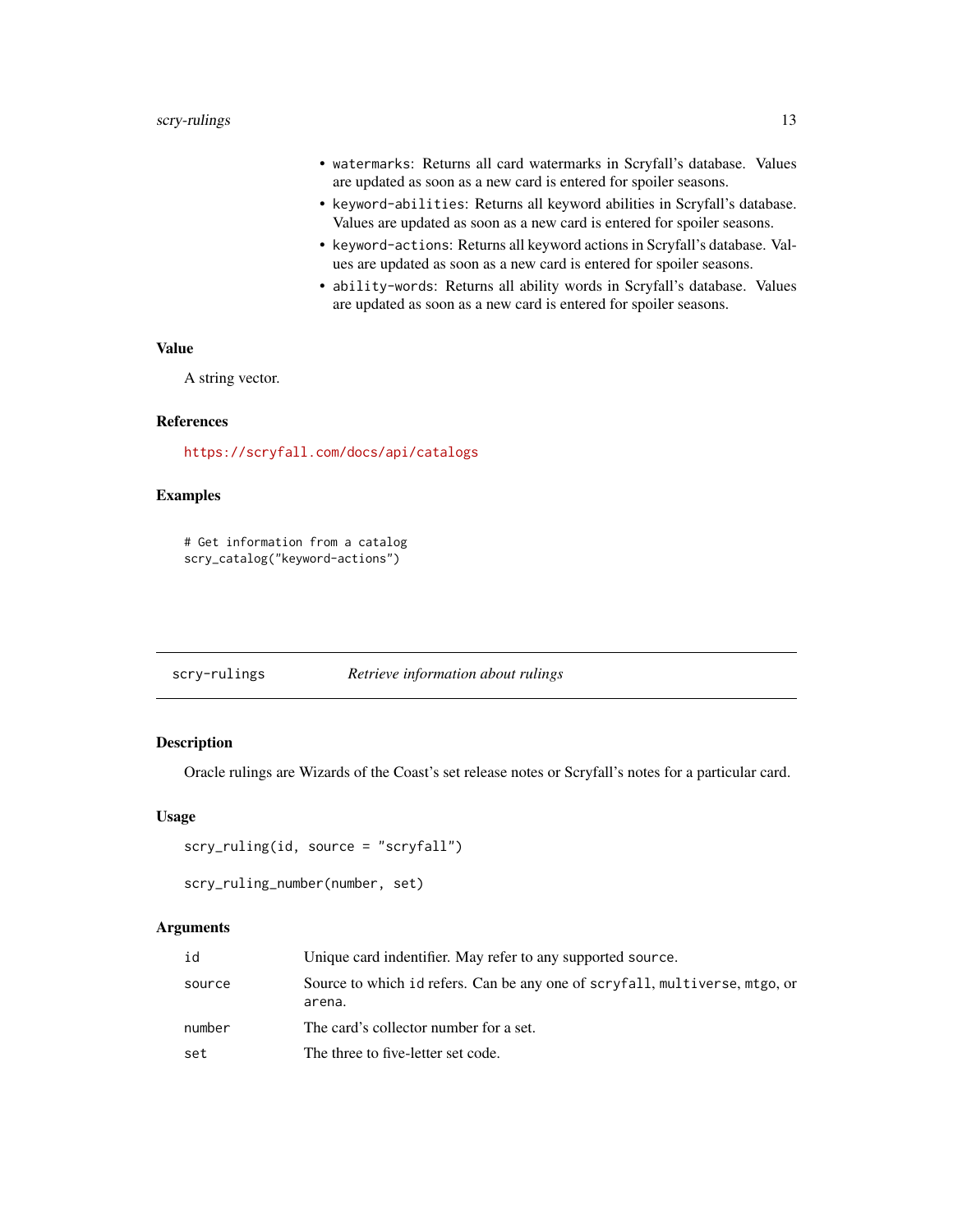## <span id="page-13-0"></span>Details

Rulings with a scryfall source have been added by the Scryfall team, either to provide additional context for the card, or explain how the card works in an unofficial format (such as Duel Commander).

## Value

A data frame with 1 or more rows and the following columns:

- oracle\_id [chr]: Unique identifier on the Oracle database.
- source [chr]: A computer-readable string indicating which company produced this ruling, either wotc or scryfall. See details.
- published\_at [date]: The date when the ruling or note was published.
- comment [chr]: The text of the ruling.

## References

<https://scryfall.com/docs/api/rulings>

## Examples

```
# Get rulings for a card
scry_ruling("913dd06f-ed2f-4128-9c9d-9cd0d8a55425")
```
scry-sets *Retrieve information about sets*

## Description

A Set represents a group of related *Magic* cards. All cards on Scryfall belong to exactly one set.

#### Usage

```
scry_sets()
```

```
scry_set(id, source = "code")
```
#### Arguments

| id     | Unique set indentifier. May refer to any supported source.                          |
|--------|-------------------------------------------------------------------------------------|
| source | Source to which id refers. Can be any one of code (the regular three to five-letter |
|        | set code), scryfall or tcgplayer. See details.                                      |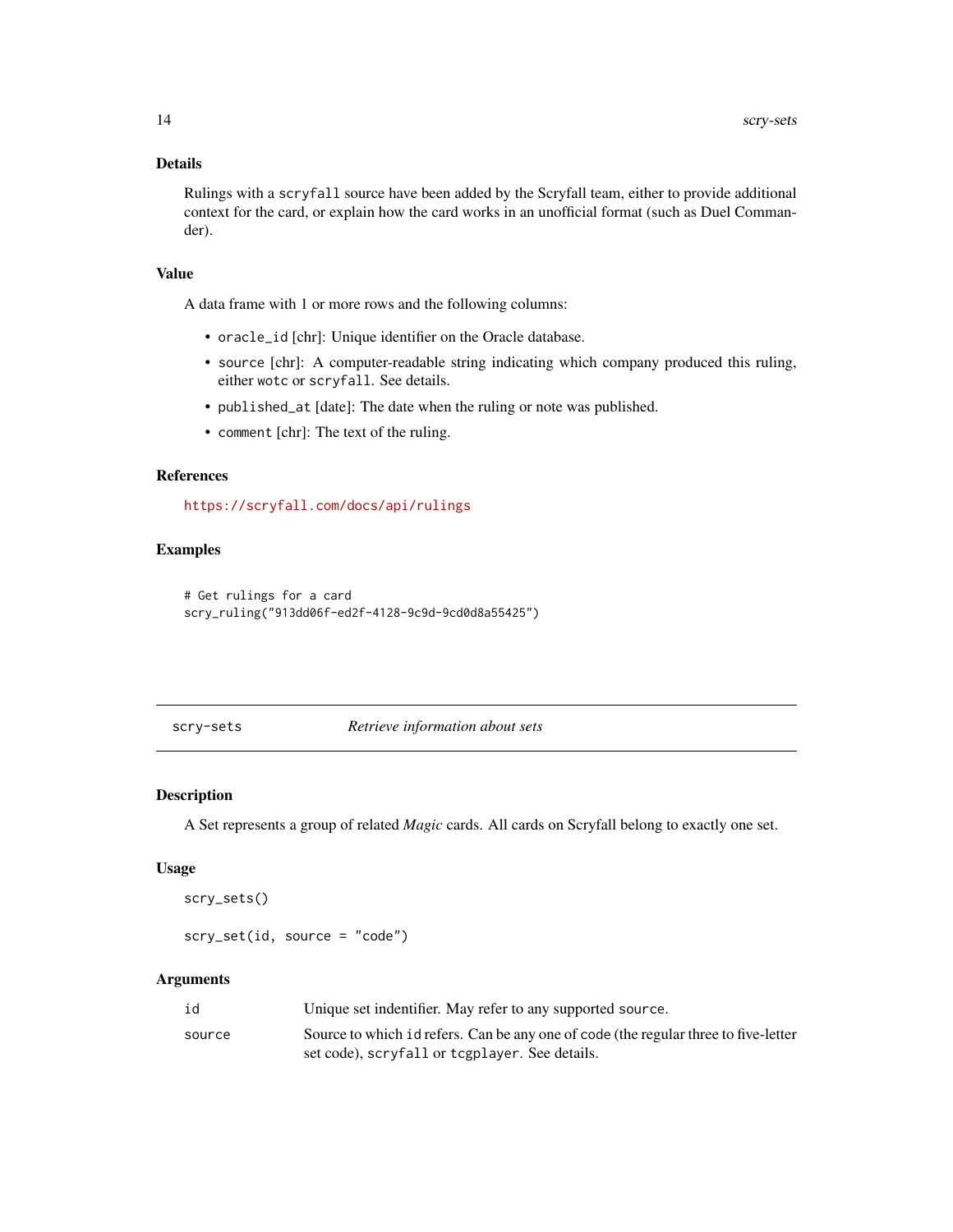#### scry-sets and the set of the set of the set of the set of the set of the set of the set of the set of the set of the set of the set of the set of the set of the set of the set of the set of the set of the set of the set of

#### Details

Due to *Magic*'s long and complicated history, Scryfall includes many un-official sets as a way to group promotional or outlier cards together. Such sets will likely have a code that begins with p or t, such as pcel or tori. Official sets always have a three-letter set code, such as zen.

## Value

A data frame with 1 or more rows and the following columns:

- id [chr]: A unique ID for this set on Scryfall that will not change.
- code [chr]: The unique three to five-letter code for this set. See details.
- name [chr]: The English name of the set.
- mtgo\_code [chr]: The unique code for this set on MTGO, which may differ from the regular code.
- arena\_code [chr]: The unique code for this set on MTG Arena, which may differ from the regular code.
- tcgplayer\_id [int]: This set's ID on TCGplayer's API, also known as the groupId.
- uri [chr]: A link to this set on Scryfall's API.
- scryfall\_uri [chr]: A link to this set's permapage on Scryfall's
- search\_uri [chr]: A Scryfall API URI that you can request to begin paginating over the cards in this set.
- released\_at [date]: The date the set was released or the first card was printed in the set (in GMT-8 Pacific time).
- set\_type [chr]: Scryfall provides an overall categorization for each Set in the set\_type property. The options are:
	- core: A yearly *Magic* core set (Tenth Edition, etc).
	- expansion: A rotational expansion set in a block (Zendikar, etc).
	- masters: A reprint set that contains no new cards (Modern Masters, etc).
	- masterpiece: Masterpiece Series premium foil cards.
	- arsenal: A Commander-oriented gift set.
	- from\_the\_vault: From the Vault gift sets.
	- spellbook: Spellbook series gift sets.
	- premium\_deck: Premium Deck Series decks.
	- duel\_deck: Duel Decks.
	- draft\_innovation: Special draft sets, like Conspiracy and Battlebond.
	- treasure\_chest: Magic Online treasure chest prize sets.
	- commander: Commander preconstructed decks.
	- planechase: Planechase sets.
	- archenemy: Archenemy sets.
	- vanguard: Vanguard card sets.
	- funny: A funny un-set or set with funny promos (Unglued, Happy. Holidays, etc).
	- starter: A starter/introductory set (Portal, etc).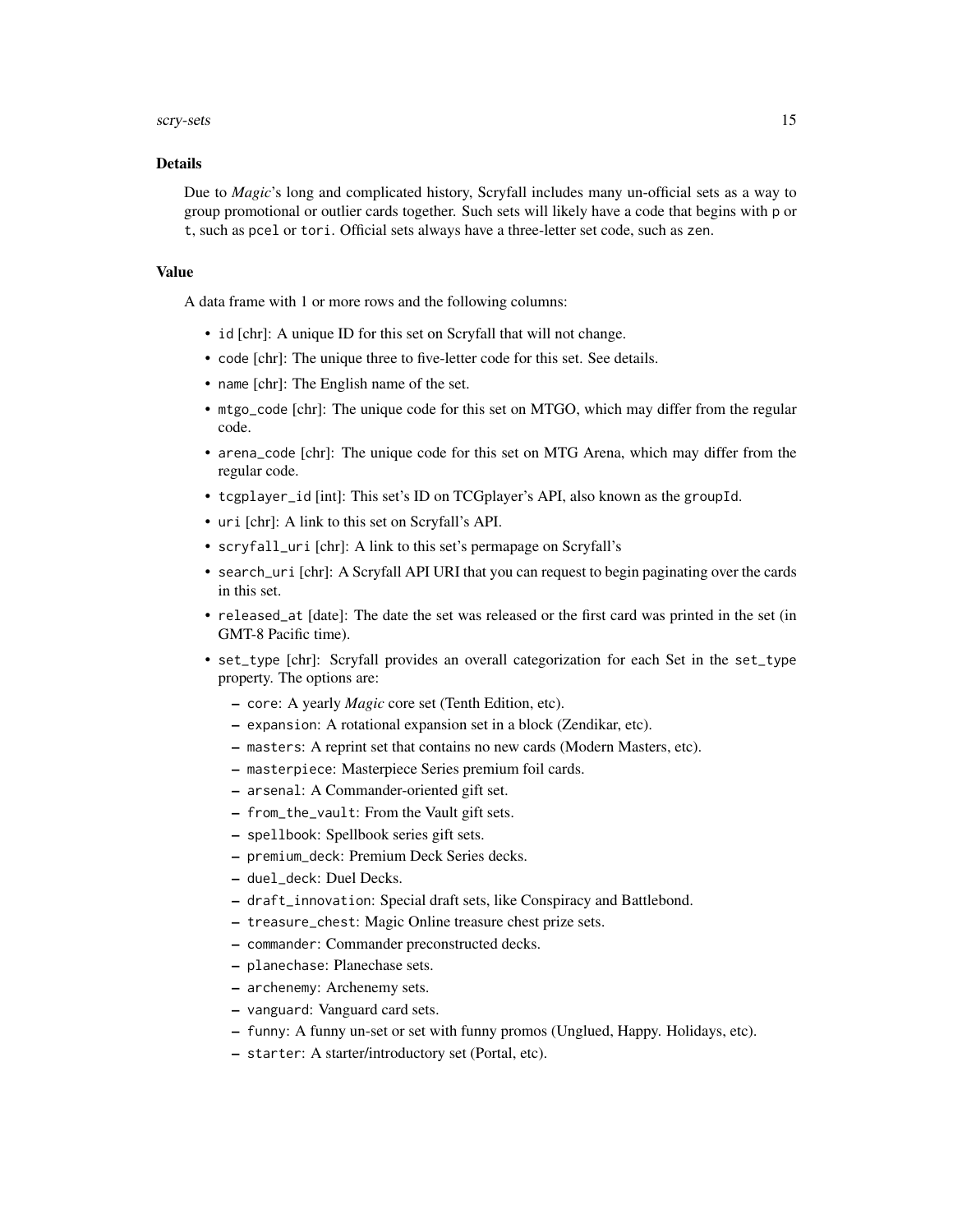- <span id="page-15-0"></span>– box: A gift box set.
- promo: A set that contains purely promotional cards.
- token: A set made up of tokens and emblems..
- memorabilia: A set made up of gold-bordered, oversize, or trophy cards. that are not legal.
- card\_count [int]: The number of cards in this set.
- parent\_set\_code [chr]: The set code for the parent set, if any. promo and token sets often have a parent set.
- printed\_size [int]: The denominator for the set's printed collector numbers.
- digital [lgl]: Whether this set was only released in a video game.
- nonfoil\_only [lgl]: Whether this set contains only nonfoil cards.
- foil\_only [lgl]: Whether this set contains only foil cards.
- block\_code [chr]: The block code for this set, if any.
- block [chr]: The block or group name code for this set, if any.
- icon\_svg\_uri [chr]: A URI to an SVG file for this set's icon on Scryfall's CDN. Hotlinking this image isn't recommended, because it may change slightly over time. You should download it and use it locally for your particular user interface needs.

#### References

<https://scryfall.com/docs/api/sets>

#### Examples

```
# Get all sets
scry_sets()
# Get set using an ID
scry_set("vow")
```
scry-symbols *Retrieve information about symbols*

#### **Description**

An illustrated symbol may appear in card's mana cost or Oracle text. Symbols are based on the notation used in the Comprehensive Rules.

For more information about how the Scryfall API represents mana and costs, see vignette("colors").

#### Usage

scry\_symbols()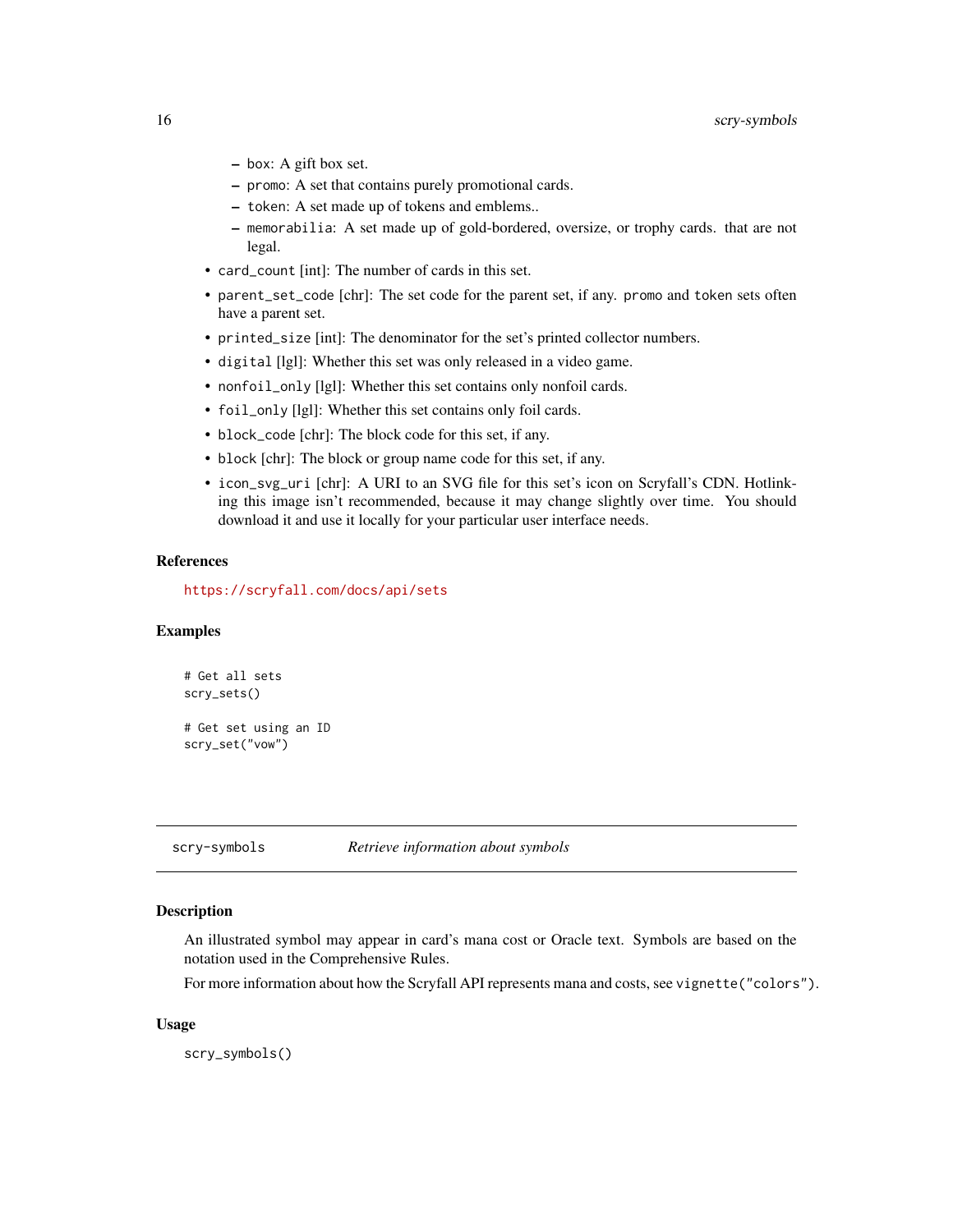## scry-symbols and the set of the set of the set of the set of the set of the set of the set of the set of the set of the set of the set of the set of the set of the set of the set of the set of the set of the set of the set

#### Value

A data frame with 1 row and the following columns:

- symbol [chr]: The plaintext symbol. Often surrounded with curly braces. Note that not all symbols are ASCII text (for example, the infinity symbol).
- colors [list]: A vector of colors that this symbol represents.
- cmc [dbl]: A decimal number representing this symbol's converted mana cost. Note that mana symbols from funny sets can have fractional converted mana costs.
- loose\_variant [chr]: An alternate version of this symbol, if it is possible to write it without curly braces.
- english [chr]: An English snippet that describes this symbol. Appropriate for use in alt text or other accessible communication formats.
- gatherer\_alternates [list]: A vector of plaintext versions of this symbol that Gatherer uses on old cards to describe original printed text. For example:  $\{W\}$  has  $\langle W''(W')\rangle$  as alternates.
- transposable [lgl]: Whether it is possible to write this symbol "backwards". For example, the official symbol  $\{U/P\}$  is sometimes written as  $\{P/U\}$  or  $\{P\}$  in informal settings.
- represents\_mana [lgl]: Whether this is a mana symbol.
- appears\_in\_mana\_costs [lgl]: Whether this symbol appears in a mana cost on any *Magic* card. For example {20} has this column set to FALSE because {20} only appears in Oracle text, not mana costs.
- funny [lgl]: Whether this symbol is only used on funny cards or Un-cards.
- svg\_uri [chr]: A URI to an SVG image of this symbol on Scryfall's CDNs.

## References

<https://scryfall.com/docs/api/card-symbols>

## Examples

# Get information about symbols scry\_symbols()